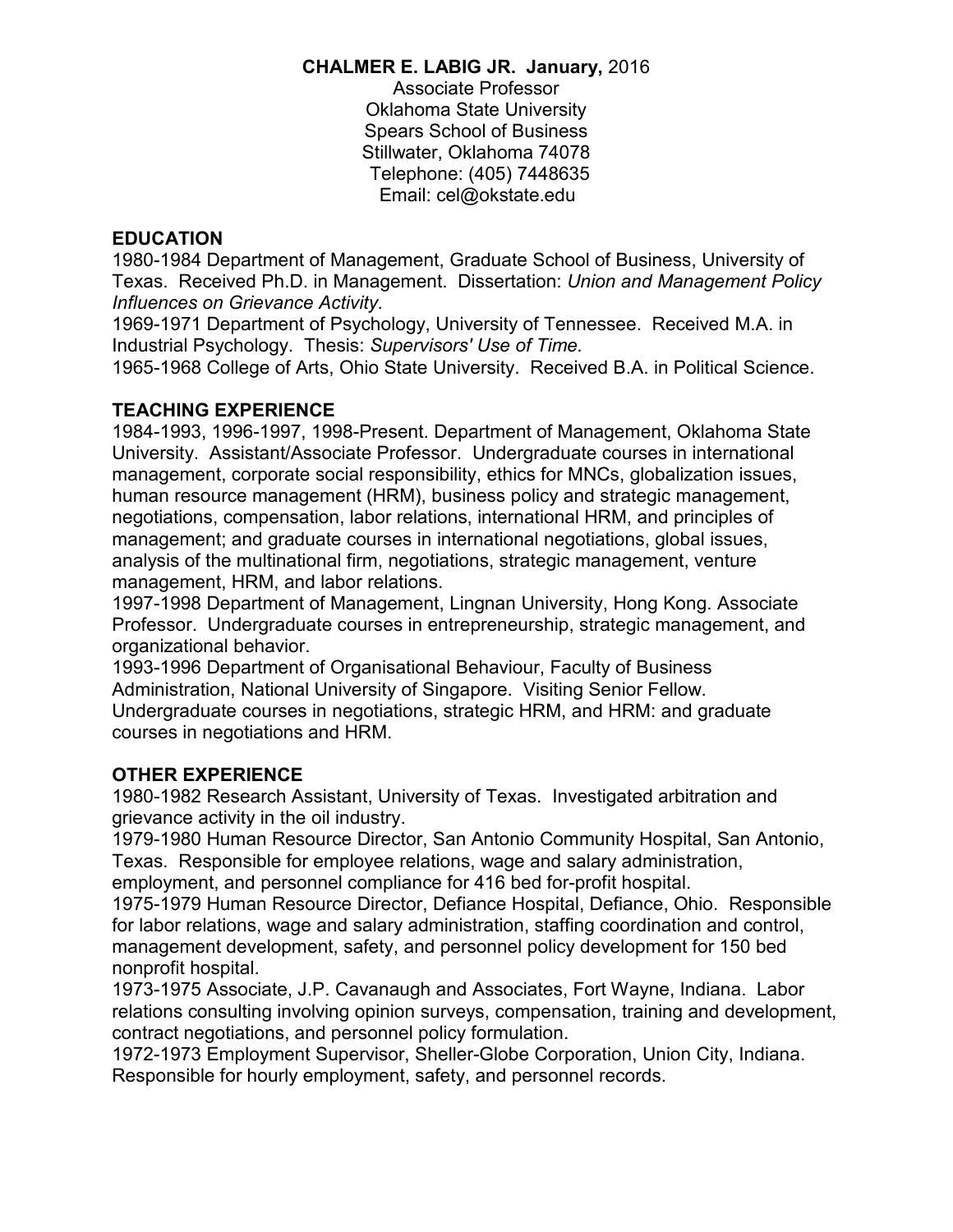# **JOURNAL PUBLICATIONS**

Abdeljawad, Juliet and Chalmer Labig, "Empowerment of Egyptian Women through Microcredit Assistance," Journal of Case Research Inquiry, March, 2015.

Nicholas, Mark and Chalmer Labig. "Faculty Approaches to Assessing Critical Thinking in the Humanities, Natural and Social Sciences – Implications for General Education", 62. (Issue 4, 2013), 297-319.

Labig, Chalmer. "Bad Measures Don't Make Good Medicine: The Ethical Implications of Unreliable and Invalid Physician Performance Measures", *Journal of Business Ethics*, Published online October 2008, Paper version August, 2009.

Labig, Chalmer and Kenneth Zantow. "A Medical Dilemma: How Should Physicians Respond to Patients' Questions about Pay," *Research in Ethical Issues in Organizations*, Vol. 7, 2007, 173-189.

Labig, Chalmer and Tim Peterson. "Sexual Minorities and Selection of a Primary Care Physician." *Journal of Homosexuality*, Vol. 51, (Number 3, 2006), 1-5.

Labig, Chalmer, Kenneth Zantow, and Tim Peterson. "Factors Affecting Student's Medicine Taking Habits." *Journal of American College Health*, *54* (Number 3, 2005) 177-183.

Li, Ji and Chalmer E. Labig. "Negotiation in China: Exploratory Study of Relationship-Building." *Journal of Managerial Issues,* XIII (Number 3, 2001), 345-359.

Byles, Charles M. and Chalmer E. Labig. "Hospital Strategy and Its Relationship to Administrative Practices and Performance: A Partial Test of the Miles and Snow Typology," *Journal of Managerial Issues,* VIII (Number 3, 1996), 326-342.

Labig, Chalmer and Tan Yew Chye. "Problems with Performance Appraisal? Remedies for HR Executives," *Research & Practice in Human Resource Management,* 4 (Issue 1, 1996), 107-113.

Li, Ji and Chalmer E. Labig. "Creative Relationship-Focused Negotiations in International Business," *Creativity and Innovation Management,* 5 (Number 2, 1996), 99-106.

Menkhoff, Thomas and Chalmer E. Labig. "Trading Networks of Chinese Entrepreneurs in Singapore," *Sojourn, 1* (Number 1, 1996), 130-154.

Williams, Charles R., Chalmer E. Labig, and Thomas H. Stone. "Recruitment Methods and Posthire Outcomes for Job Applicants and New Hires: A Test of Two Hypotheses," *Journal of Applied Psychology,* 78 (Number 2, 1993), 163-172.

Labig, Chalmer E. "Supervisory and Nonsupervisory Employee Attitudes about Drug Testing," *The Employee Responsibilities and Rights Journal,* 5 (Number 2, 1992), 131- 141.

Fandt, Patricia M., Chalmer E. Labig, and Andrew L. Urich. "Evidence and the Biasing Effect of Liking on Managers' Disciplinary Actions," *The Employee Responsibilities and Rights Journal,* 3 (Number 4, 1990), 253-265.

Labig, Chalmer E. "Effectiveness of Recruiting Sources for Staff Nurses," *Journal of Nursing Administration,* 20 (July/August 1990), 12-17.

Labig, Chalmer E. and Timothy J Keaveny. "The Avon School District," *Case Research Journal,* (Spring 1988) ' 131-154.

Labig, Chalmer E. and Charles R. Greer. "Grievance Initiation: A Literature Survey and Suggestions for Future Research, *Journal of Labor Research,* 9 (Winter 1988), 1-27.

Greer, Charles R. and Chalmer E. Labig. "Employee Reactions to Disciplinary Action," *Human Relations,* 40, (Number 8, 1987), 507-524.

Labig, Chalmer E. and I.B. Helbrun. "Policy Influences on Grievance Initiation," *Journal of Labor Research,* 7, (Summer 1986), 269-284. 1

Labig, Chalmer E., I.B. Helburn, and Robert C. Rodgers. "Work History and Seniority as Predictors of Post-Reinstatement Job Performance," *The Arbitration Journal, 40,*  (September 1985), 44-52.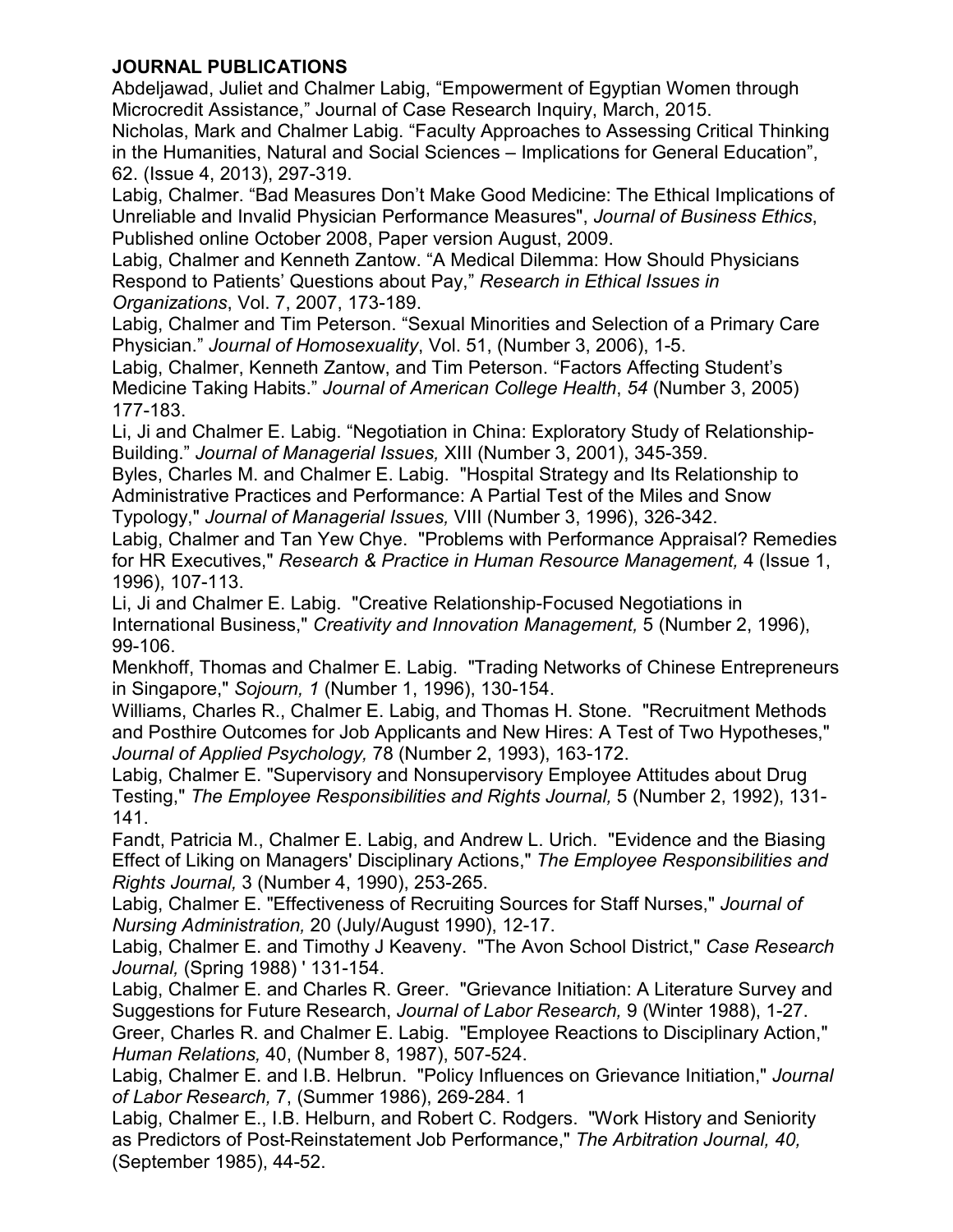## **CONFERENCE PROCEEDINGS**

Labig, Chalmer, "Sally's Sewing Center: A Case of 'Wrong' Recruits," *Western Case Writer's Association*, Napa, CA, 2014.

Labig, Chalmer and Kenneth Zantow. "Niche Hospitals: Controversy and A Research Agenda," Western Academy of Management, Long Beach, CA, 2006.

Labig, Chalmer E., Richard Germain, Kenneth E. Eastman, and Jung-Won Kim. "Korean Workers' Dual Commitment to Company and Union," *Fourth Conference on International Human Resource Management Proceedings,* Gold Coast Australia, 1994. Cochran, Richard A. and Chalmer E. Labig. "Intercultural Adjustment and an Examination of Patterns of Response," *Southern Management Association Proceedings,* Atlanta, 1991, 337-339.

Labig, Chalmer E. and William Gentry. "Supervisors and Employees' Intentions to Make Referrals to an EAP: An Empirical Analysis," *EAPA Research Presentations,* New Orleans, 1990, 30-50.

Labig, Chalmer E. "University Employees and Supervisors' Attitudes toward Drug Testing," *Council on Employee Responsibilities and Rights Proceedings,* Orlando, 1990, 106-113.

Byles, Charles M. and Chalmer E. Labig. "Hospital Strategy and Compensation Practices - A Partial Test of Miles and Snow's Typology," *Southern Management Association Proceedings,* Orlando, 1990.

Labig Chalmer E. and Thomas H. Stone. "Effects of Recruiting Sources, Job Knowledge, and Experience on Turnover and Performance of Staff Nurses," *Southern Management Association Proceedings,* New Orleans, 1989, 64-66.

Labig, Chalmer E., Patricia M. Fandt, and Andrew L. Urich. "The Impact of Evidence and Likableness on Supervisors' Disciplinary Actions," *Academy of Management Best Paper Proceedings,* Washington D.C., 1989, 270-274.

Labig, Chalmer E. and Patricia M. Fandt. "Attraction, Evidence, and Disciplinary Judgments," *Southern Management Association Proceedings,* New Orleans, 1987, 127- 129.

Labig, Chalmer E. and I.B. Helburn. "Union Policy Influences on Grievance Activity," *Southern Management Association Proceedings,* Orlando, 1985, 211-213. Labig, Chalmer E. and Cristina G. Banks. "Attitudes toward Unions," *Southwest Academy of Management Proceedings,* Dallas, 1982, 58-62.

# **CONFERENCE PRESENTATIONS**

Labig, Chalmer and Dona Davidson, "The Role of Feedback and Empathy in Developing Clinical Competencies of Health Care Students," *Western Academy of Management,* Kauai, Hawai, 2015.

Labig, Chalmer and Juliet Abdeljawad, "Promoting women's entrepreneurship in Egypt: The case of the Alexandria Business Association," presented at the *Western Case Writer's Association*, Santa Fe NM, 2013.

Labig, Chalmer. "Business professors as models of ethical behavior," Presented at *Western Academy of Management*, La Jolla, CA, 2012.

Labig, Chalmer. "Directions for the Fair Trade movement in the Americas," Presented at *Western Academy of Management*, Victoria, BC, 2011.

Labig, Chalmer. "Teaching business undergraduates critical thinking," Presented at *Western Academy of Management*, Kailua-Kona, HI, 2010.

Labig, Chalmer and Kenneth Zantow. "How stress impacts patients' evaluations of physician performance," Presented at *Western Academy of Management*, Park City, UT, 2009.

Labig, Chalmer. "Critical thinking skills and ethical development among university undergraduates," Presented at *Fifteenth Annual Vincentian Conference on Business*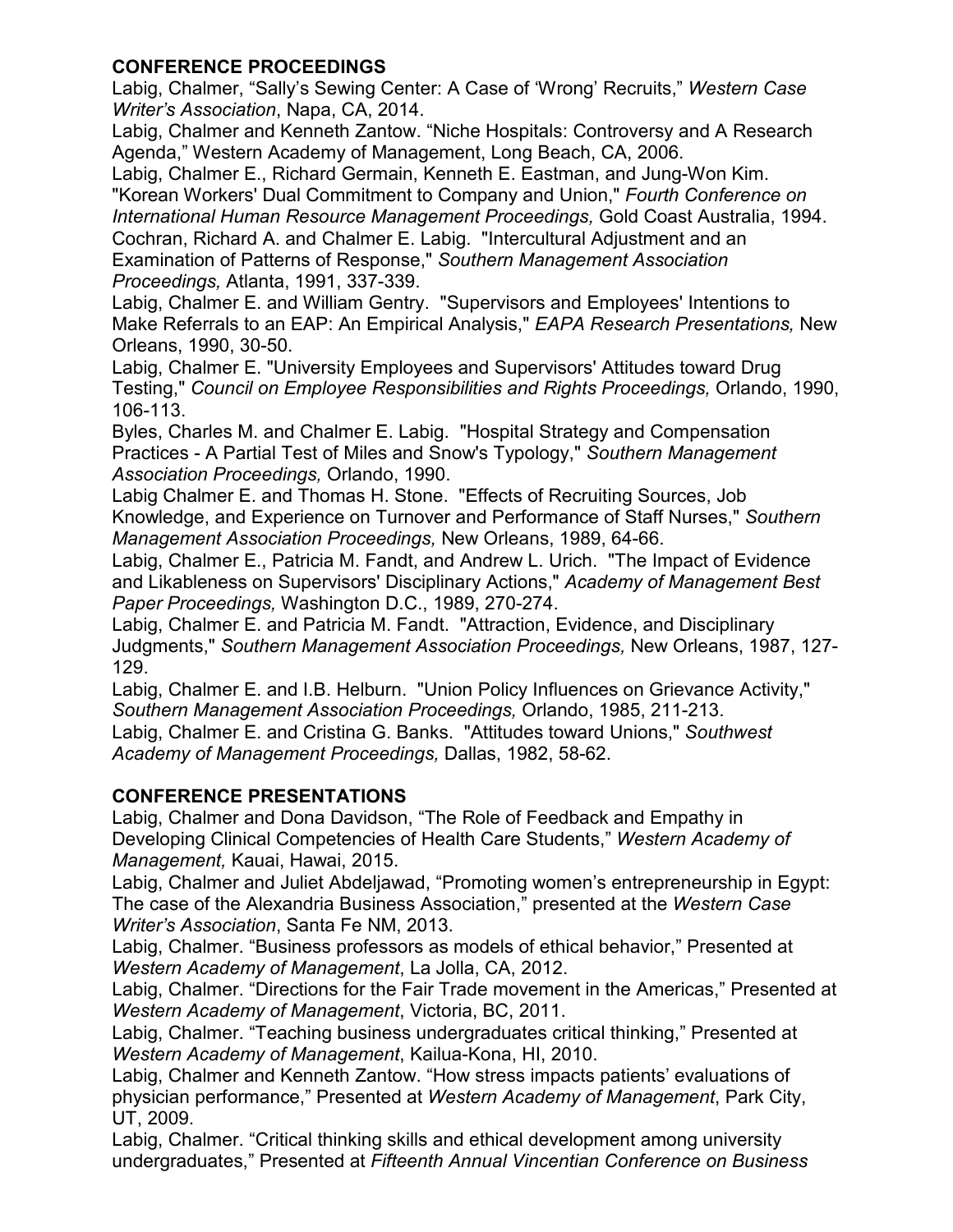*Ethics*, New York City, 2008.

Labig, Chalmer. "Appraising medical students' clinical performance," Western Academy of Management, Oakland, CA, 2008.

Labig, Chalmer. "Understanding business students' ethical reactions to Blooms' thinking skills," Presented at *Fourteenth Annual Vincentian Conference on Business Ethics*, Chicago, 2007.

Labig, Chalmer. "Ethical issues in appraising physicians' performance and providing feedback," Presented at *Thirteenth Annual Vincentian Conference on Business Ethics*, Niagara Falls, 2006.

Labig, Chalmer. "Clients' assessment of professionals: The case of patients' feedback about their physicians," Presented at N*ational Meeting of Academy of Management,*  Atlanta, 2006.

Zantow, Kenneth and Chalmer E. Labig. "Perceptions of physician performance: An implicit stress theory perspective," Presented at *National Meeting of Academy of Management,* Atlanta, 2006.

Labig, Chalmer. "Teaching ethically in the business college classroom: From the students' perspectives." Presented at *Society for Business Ethics Annual Meeting*, Atlanta, 2006.

Labig, Chalmer and Kenneth Zantow. "Niche hospitals: Controversy and a research agenda," Presented at *Western Academy of Management*, Long Beach, CA, 2006. Labig, Chalmer and Kenneth Zantow. "A medical dilemma: How should physicians respond to patients' questions about incentive pay?" Presented at *Twelfth Annual Vincentian Conference on Business Ethics*, New York City, 2005.

Labig, Chalmer. "On increasing our knowledge of G/L/B/T issues in the workplace," Presented at the *Institute of Behavioral and Applied Management*, Tampa, 2003.

Labig, Chalmer and Henry Steele. "Strategic responses to a recession: The case of Hong Kong family-owned firms in the watch industry," Presented at the *UIC/AMA Research Symposium on Marketing and Entrepreneurship*, Hong Kong, 1998. Labig, Chalmer and Ho Wee Kiong. "Trust versus power: Does trust reduce power disadvantage in negotiations?" Presented to a Shared Interest Track of the *National* 

*Meeting of the Academy of Management,* Cincinnati, 1996.

Labig, Chalmer E. "Human resources - A positive influence in health care," Presented at *Oklahoma Hospital Association Annual Convention,* Oklahoma City, 1989.

Davis, Jerry L. and Chalmer E. Labig. "The effect of number of job offers on organizational commitment of staff nurses," Presented at *Southwest Academy of Management's Annual Meeting,* New Orleans, 1989.

Labig, Chalmer E. and Jerry L. Davis. "The effect of recruiting source on nurses' intention to leave," Presented at *National Meeting of Academy of Management,*  Anaheim, 1988.

Labig, Chalmer E. "The impact of recruiters' interviews on experienced versus inexperienced applicants' perceptions and job acceptance," Presented at *Western Academy of Management Annual Meeting,* Big Sky, 1988.

Labig, Chalmer E. and Timothy J. Keaveny. "The Avon School District: A case analysis of the salary adjustment process," Presented at *North American Case Research Association Annual Meeting,* Atlanta, 1986. (Finalist for best case award)

Labig, Chalmer E. and Charles R. Greer. "Enhancing the effectiveness of informal discipline and punishment," Presented at *National Meeting of Academy of Management,*  San Diego, 1985.

## **WORKING PAPERS**

Labig, Chalmer. "A Review of Primary-Care Physician Compensation." Working Paper,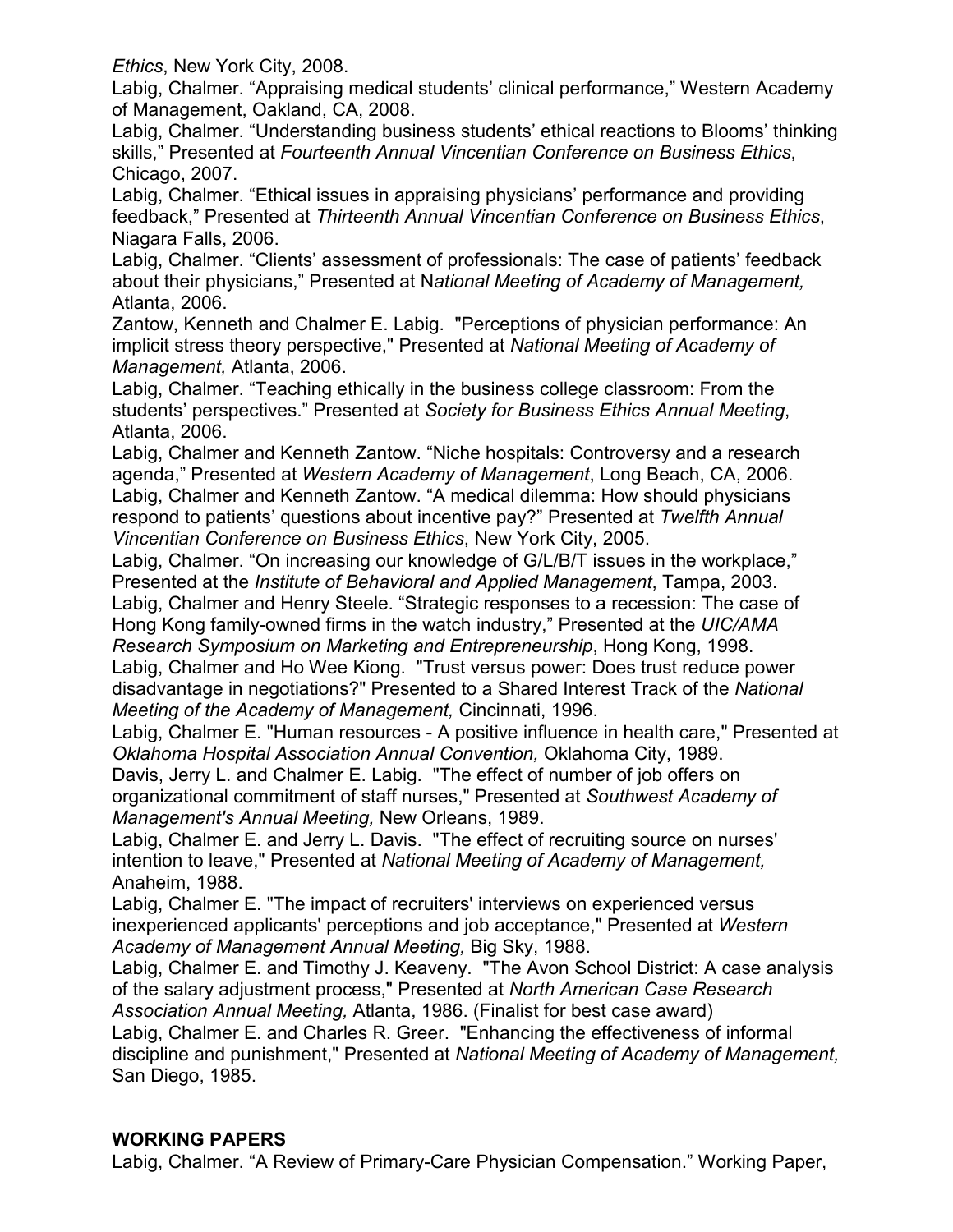2003.

Labig, Chalmer and Kenneth Zantow. "The Primary-Care Physician Compensation Mystery: The Case of Identifying the Real Principle." Working Paper, 2003.

Eastman, Kenneth, Chalmer Labig, and Raja Basu. "An Examination of the Effects of Training, Attitudes, and Norms on EAP Referral Behavior: A Field Study," Working paper, 1992.

Labig, Chalmer and Ho Wee Kiong. "A Process Model of Intentional and Unintentional Factors in Negotiations" Working Paper Series #96-28 May, 1996. National University of Singapore.

# **RESEARCH GRANTS**

"Challenges & Strategies of Hong Kong Entrepreneurs," \$28,360. Funded by Lingnan University, 1998.

"Generating Referrals and Consultations to an EAP," \$132,250. Funded by U.S.A. National Institute on Drug Abuse, 1991-1994.

"The Short and Long-Term Effectiveness of Recruiting Methods," \$5,000. Funded by Society for Human Resource Management Foundation, 1986-1987.

## **CURRENT RESEARCH INTERESTS**

Street vendors in Colombia, their relational ties and other issues.

Promoting minority entrepreneurship in the USA

Cross-cultural & women's empowerment issues related to micro-franchising and fair trade.

Teaching issues such as effects of feedback on students and disciplinary approaches to critical thinking.

# **PROFESSIONAL ORGANIZATIONS**

Academy of Management - Reviewer; for Health Care Division, for International Management Division, and Social Issues Division.

Society for Human Resource Management - College Relations Coordinator for Oklahoma, 1988-1990 and Certification Chair for 1990-1991.

International Human Resource Management - 1994 to 1999.

Western Management Association – Reviewer for Annual Meeting, Session Chair at meetings. 2005-Present.

# **UNIVERSITY & PROFESSIONAL SERVICE**

## **Current**

Co-founder of Vision2Reality (See attached sheet for current activities)

Reviewer for the PEC journal and Case Research Journal

Reviewer for Academy of Management Meetings for International Management Division, Session Chair, 1996-Present; Social Issues Division, 2007-Present.

Reviewer for WAM Annual Meeting, 2005-Present.

Reviewer for Western Case Writer's Association, 2012 –Present.

Member of SSB undergraduate curriculum & assessment committee 2008-Present University Academic Integrity Facilitator 2015.

University Assessment and Testing facilitator on writing and critical thinking 2009-2015.

# **Past**

Member Department of Management PhD Committee 2007-2013

Chair & discussant of sessions in IM and SIM Divisions, Academy of Management, San Antonio, 2011.

Reviewer for Academy of Management Meetings for Health Care Division, 1986-1992,